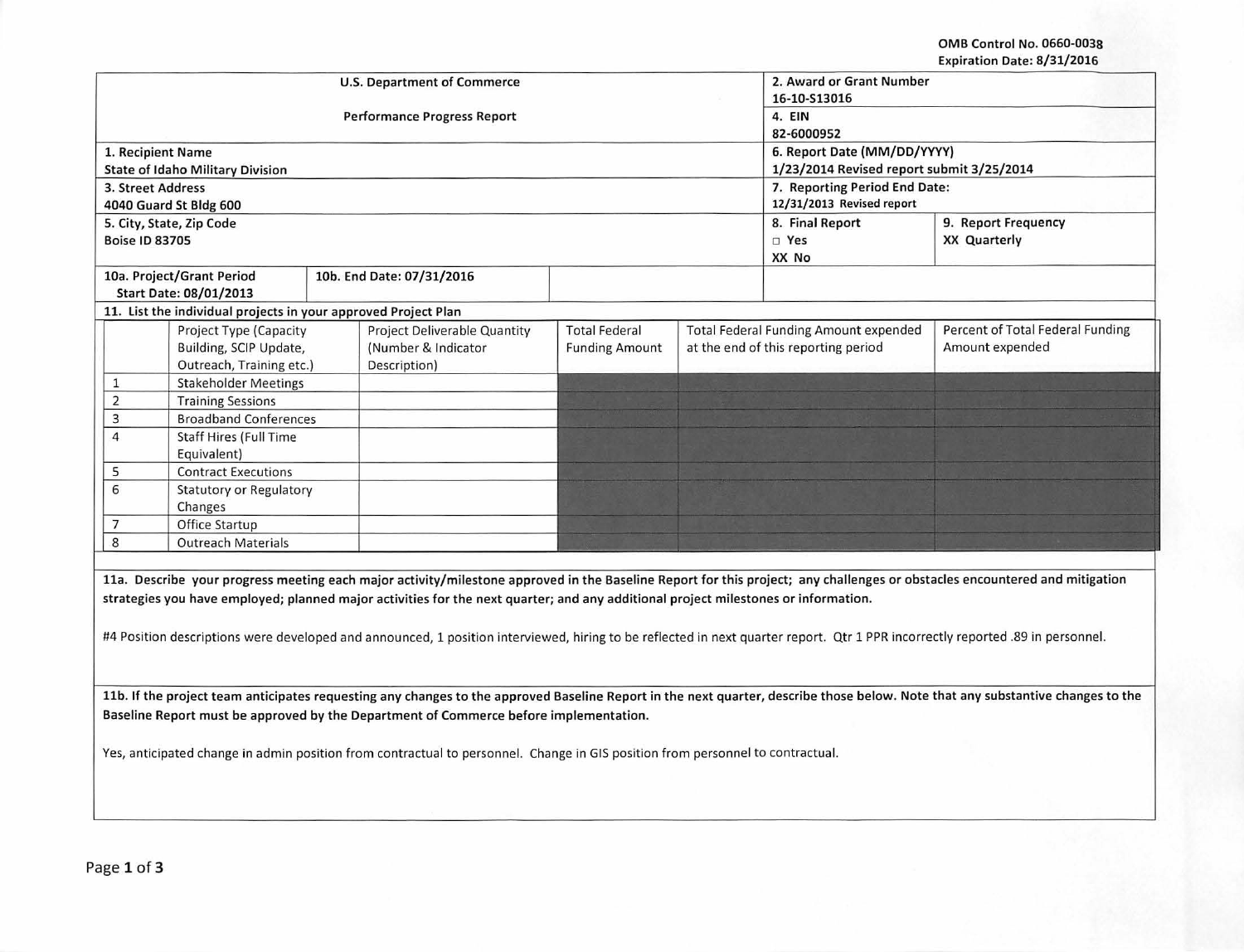| 11c. Provide any other information that would be useful to NTIA as it assesses this project's progress. |
|---------------------------------------------------------------------------------------------------------|
| Idaho is still in startup phase and on track with the Baseline expenditure Plan.                        |

11d. Describe any success stories or best practices you have identified. Please be as specific as possible. None yet.

12. Personnel

12a. If the project is not fully staffed, describe how any lack of staffing may impact the project's time line and when the project will be fully staffed.

The hiring of staff is anticipated to be completed in Q3, on track with the Baseline Expenditure Plan. No predicted effect on the overall project timeline

12b. Staffing Table

| <b>Job Title</b><br>FTE %                                                                                                             |                                                 |                                 |                                   | <b>Project(s) Assigned</b>    |               |                           |                                                |                                                 |                        |  |
|---------------------------------------------------------------------------------------------------------------------------------------|-------------------------------------------------|---------------------------------|-----------------------------------|-------------------------------|---------------|---------------------------|------------------------------------------------|-------------------------------------------------|------------------------|--|
|                                                                                                                                       |                                                 |                                 |                                   |                               |               |                           |                                                |                                                 | Change                 |  |
|                                                                                                                                       |                                                 |                                 |                                   | <b>Add Row</b>                |               | <b>Remove Row</b>         |                                                |                                                 |                        |  |
|                                                                                                                                       | 13. Subcontracts (Vendors and/or Subrecipients) |                                 |                                   |                               |               |                           |                                                |                                                 |                        |  |
| 13a. Subcontracts Table - Include all subcontractors. The totals from this table must equal the "Subcontracts Total" in Question 14f. |                                                 |                                 |                                   |                               |               |                           |                                                |                                                 |                        |  |
| Name                                                                                                                                  | <b>Subcontract Purpose</b>                      | <b>Type</b><br>(Vendor/Subrec.) | <b>RFP/RFQ</b><br>Issued<br>(Y/N) | Contract<br>Executed<br>(Y/N) | Start<br>Date | <b>End</b><br><b>Date</b> | <b>Total Federal</b><br><b>Funds Allocated</b> | <b>Total Matching</b><br><b>Funds Allocated</b> | Project and % Assigned |  |
|                                                                                                                                       |                                                 |                                 |                                   |                               |               |                           |                                                |                                                 |                        |  |
| <b>Add Row</b><br><b>Remove Row</b>                                                                                                   |                                                 |                                 |                                   |                               |               |                           |                                                |                                                 |                        |  |
| 13b. Describe any challenges encountered with vendors and/or subrecipients.                                                           |                                                 |                                 |                                   |                               |               |                           |                                                |                                                 |                        |  |
| Idaho has no subgrantees.                                                                                                             |                                                 |                                 |                                   |                               |               |                           |                                                |                                                 |                        |  |
| 14. Budget Worksheet                                                                                                                  |                                                 |                                 |                                   |                               |               |                           |                                                |                                                 |                        |  |